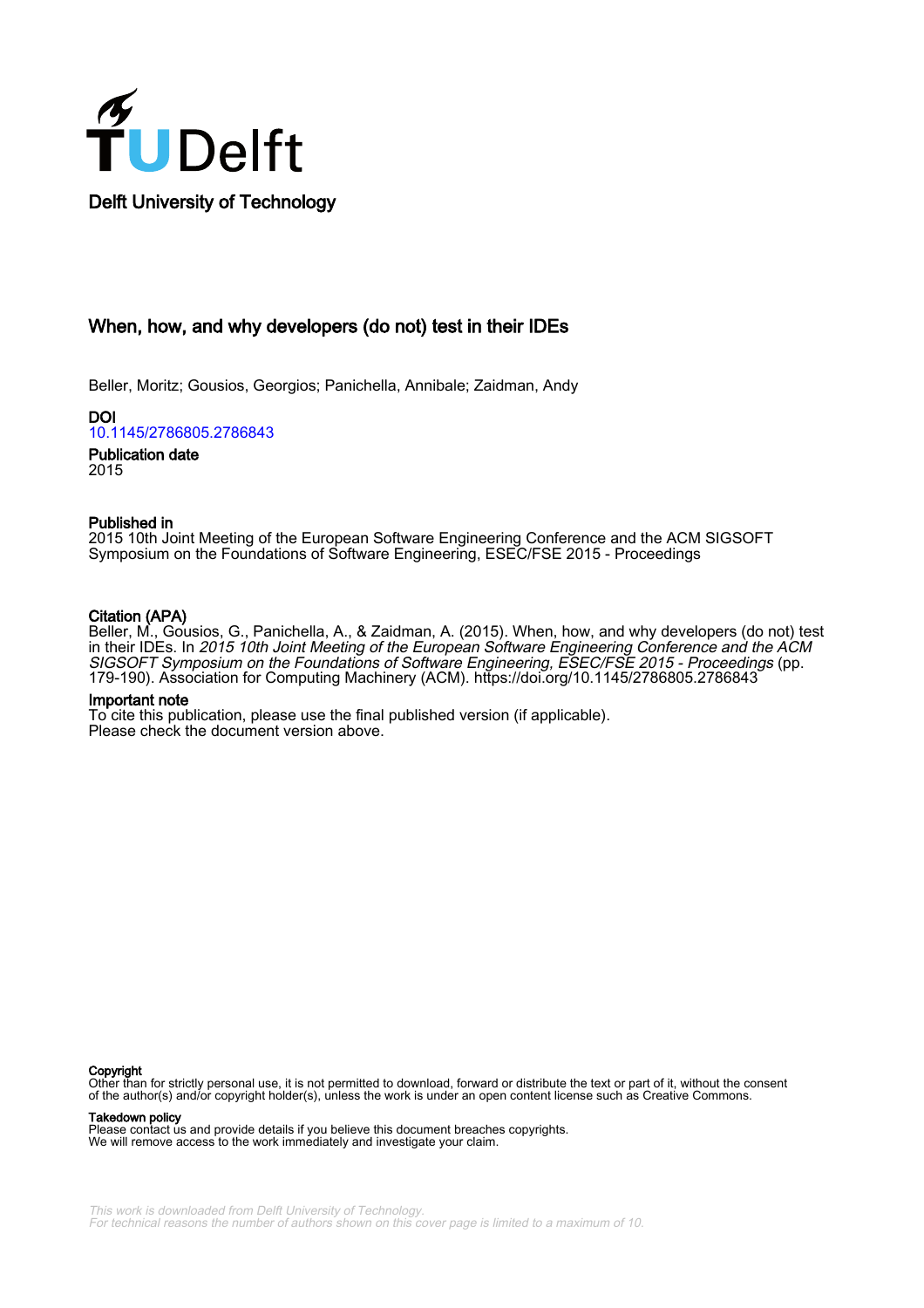# **When, How, and Why Developers (Do Not) Test in Their IDEs**

Moritz Beller Delft University of Technology, The Netherlands m.m.beller@tudelft.nl

Georgios Gousios Radboud University Nijmegen, The Netherlands g.gousios@cs.ru.nl

Annibale Panichella, Andy Zaidman Delft University of Technology, a.panichella@tudelft.nl, a.e.zaidman@tudelft.nl

# ABSTRACT

The research community in Software Engineering and Software Testing in particular builds many of its contributions on a set of mutually shared expectations. Despite the fact that they form the basis of many publications as well as open-source and commercial testing applications, these common expectations and beliefs are rarely ever questioned. For example, Frederic Brooks' statement that testing takes half of the development time seems to have manifested itself within the community since he first made it in the "Mythical Man Month" in 1975. With this paper, we report on the surprising results of a large-scale field study with 416 software engineers whose development activity we closely monitored over the course of five months, resulting in over 13 years of recorded work time in their integrated development environments (IDEs). Our findings question several commonly shared assumptions and beliefs about testing and might be contributing factors to the observed bug proneness of software in practice: the majority of developers in our study does not test; developers rarely run their tests in the IDE; Test-Driven Development (TDD) is not widely practiced; and, last but not least, software developers only spend a quarter of their work time engineering tests, whereas they think they test half of their time.

## Categories and Subject Descriptors

D.2.5 [Software Engineering]: Testing and Debugging—*Testing tools*

## General Terms

Experimentation, Human Factors, Measurement, Theory, Verification

# Keywords

Developer Testing, Unit Tests, Testing Effort, Field Study, Test-Driven Development (TDD)

## 1. INTRODUCTION

*How much should we test? And when should we stop testing?* Since the dawn of software testing, these questions have tormented developers and their managers alike. In 2006, twelve software companies declared them pressing issues during a survey on unit testing by Runeson [\[1\]](#page-11-0). Fast forward to eight years later, and the questions are still unsolved, appearing as one of the grand research challenges in empirical software engineering [\[2\]](#page-11-1). But before we are able to answer how much we *should* test, we must first know how much we *are* testing.

Post mortem analyses of software repositories by Pinto et al. [\[3\]](#page-11-2) and Zaidman et al. [\[4\]](#page-11-3) have provided us insights into how tests are created and evolved at the commit level. However, there is a surprising lack of knowledge of how developers *actually* test, as evidenced by Bertolino's call to gain a better understanding of testing practices [\[5\]](#page-11-4). This lack of empirical knowledge of when, how, and why developers test in their Integrated Development Environments (IDEs) stands in contrast to a large body of folklore in software engineering [\[2\]](#page-11-1), including Brooks' statement from "The Mythical Man Month" [\[6\]](#page-11-5) that "testing consumes half of the development time." In this paper, we start to fill our knowledge gap with resilient, empirical observations on developer testing in the real world.

In our investigation, we focus on developer tests [\[7\]](#page-11-6), i.e. codified unit, integration, or system tests that are engineered inside the IDE by the developer. Developer testing is often complemented by work outside the IDE, such as manual testing, automated test generation, and dedicated testers, which we explicitly leave out of our investigation.

By comparing the *state of the practice* to the *state of the art* of testing in the IDE [\[8](#page-11-7)[–10\]](#page-11-8), we aim to understand the testing patterns and needs of software engineers, expressed in our five research questions:

- RQ1 When and Why Do Developers Test?
- RQ2 How and Why Do Developers Run Tests?
- RQ3 How Do Developers React to Test Runs?
- RQ4 Do Developers Follow Test-Driven Development (TDD)?
- RQ5 How Much Do Developers Test?

If we study these research questions in a maximally large and varied population of software engineers, the answers to them can provide important implications for practitioners, designers of nextgeneration IDEs, and researchers. To this end, we have set up an open-ended, longitudinal field study [\[11\]](#page-11-9) that has run for five months and involved 416 software engineers from industry as well as open-source projects around the world. The field study is enabled by the Eclipse plugin WatchDog, which instruments the IDE and objectively observes how developers work on and with tests.

not made or distributed for profit or commercial advantage and that copies This is the author's version of the work. It is posted here for your personal use. Not for redistribution. The definitive version was published in the following publication:

ESEC/FSE'15, August 30 – September 4, 2015, Bergamo, Italy C 2015 ACM. 978-1-4503-36 nttp://dx.doi.org/10.1143/2780803.2780843 c 2015 ACM. 978-1-4503-3675-8/15/08... http://dx.doi.org/10.1145/2786805.2786843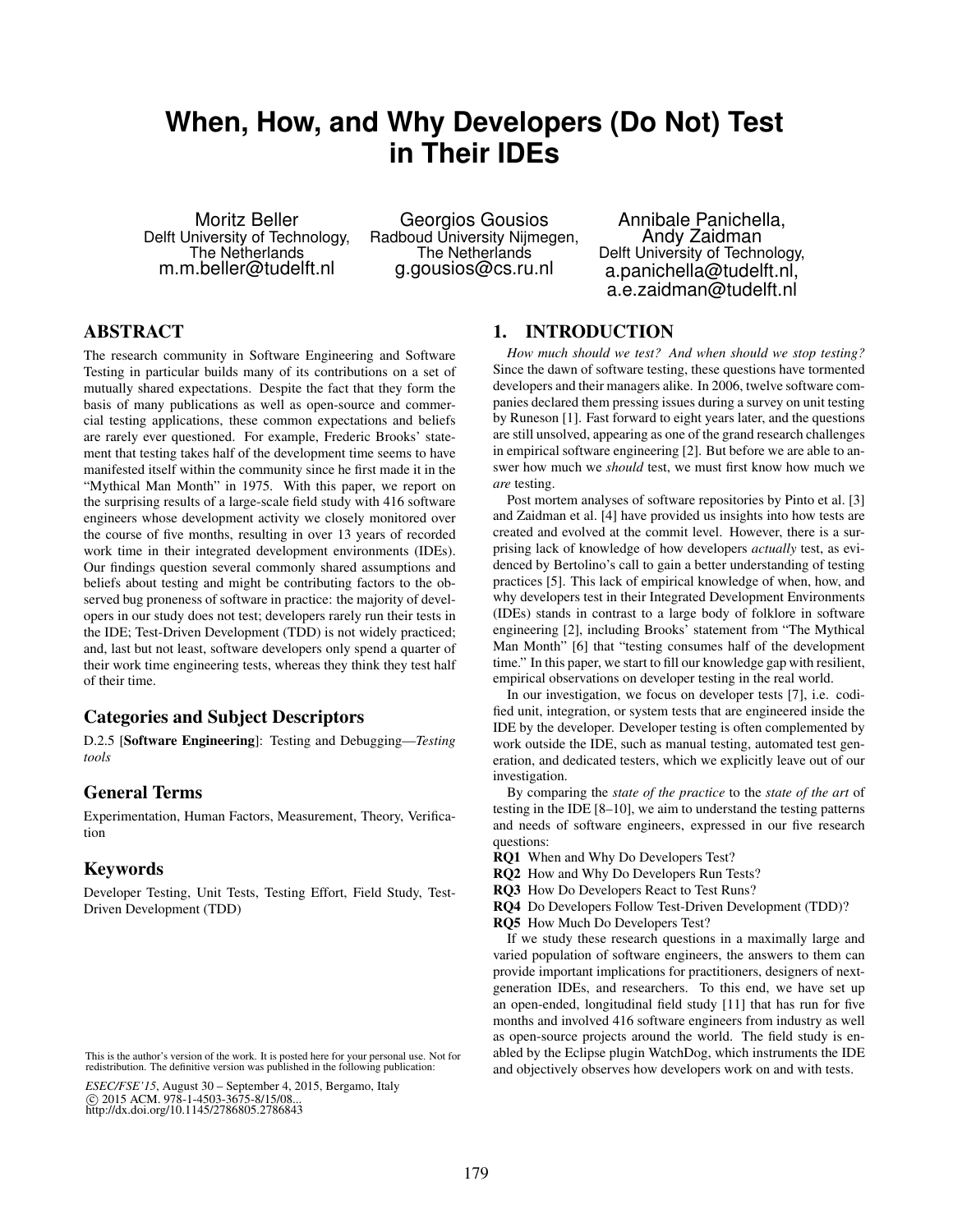Our results indicate that over half of the studied users do not practice testing; even if the projects contain tests, developers rarely execute them in the IDE; Test-Driven Development is not a widely followed practice; and, completing the overall low results on testing, developers overestimate the time they devote to testing twofold. These results counter common wisdom about developer testing, and could help explain the observed bug-proneness of realworld software systems.

# 2. RESEARCH DESIGN

In this section, we describe the setup of our study, the acquisition and demographics of its participants, and the statistical tests that we applied.

## 2.1 Study Design

To be able to make statements about the *general state of testing*, it is necessary that we study our research questions in a largescale field study with hundreds of participants. By instrumenting the IDE with a purpose-built plugin, WatchDog, we can reach the desired number of objective observations of developer testing. Using a mixed-methods approach, we compare the results from the automated monitoring of developers to their subjective survey answers.

## 2.2 Study Participants

In this section, we first explain how we attracted study participants and then report on their demographics.

#### <span id="page-2-10"></span>*2.2.1 Acquisition of Participants*

We reached out to potential developers to install WatchDog in their IDE by:

- [1](#page-2-0)) Providing a high-profile project website.<sup>1</sup>
- 2) Raffling off prizes.
- 3) Delivering real-value to the users of WatchDog in that it gives feedback on their development behavior.
- 4) Writing articles in magazines and blogs relevant to Java and Eclipse developers (Eclipse Magazin, Jaxenter, EclipsePlanet, Heise News).
- 5) Giving talks and presentations at developer conferences (Dutch Testing Day, EclipseCon).
- 6) Participating in a YouTube Java Developer series.[2](#page-2-1)
- 7) Penetrating social media (Reddit, Hackernews, Twitter, Facebook).
- 8) Approaching software development companies.
- 9) Contacting developers, among them 16,058 Java developers on GitHub.
- 10) Putting our plugin in a well-established Eclipse marketplace.<sup>[3](#page-2-2)</sup>
- <span id="page-2-9"></span>11) Launching a second marketplace which increases the visibility of scientific plugins within the Eclipse ecosystem, together with the Eclipse Code Recommenders project.[4](#page-2-3)

We put emphasis on the testing focus of WatchDog to attract developers interested in testing.

#### <span id="page-2-8"></span>*2.2.2 Demographics of Participants*

In total, 943 users had installed and registered WatchDog by March 1st 2015. In this paper, we report on the data we received

<span id="page-2-0"></span><sup>1</sup><http://www.testroots.org>



<span id="page-2-5"></span>Figure 1: Distributions of the sessions per developer and their programming experience.

from November 1st 2014 to March 1st 2015, excluding student data that we had analyzed separately [\[12\]](#page-11-10). As we updated WatchDog to fix bugs and integrate new features (see Section [2.3.2\)](#page-3-0), we also filtered out data from the deprecated versions 1.0 and 1.1. In total, after filtering, we consider 416 different users and their 1,337,872 user actions (so-called intervals, see Section [2.3\)](#page-2-4) from 68 different countries between November 1st 2014 and March 1st 2015.

The most frequent country of theses users is the United States (25% of users), followed by China (7%), Germany (7%), Netherlands (5%), and India (5%). The other half of users comes from 62 remaining countries, with less than 5% total share each. Our developers predominately use Windows (75% of users), 14% use MacOS and 11% Linux. Their programming experience, shown in Figure [1,](#page-2-5) is normally distributed (a Shapiro-Wilks test fails to reject the null hypothesis that it is not normally distributed at  $p = 0.74$ ). Generally, we have slightly more in-experienced  $\langle \langle 3 \rangle$  years, 60% of users) than experienced users. On the other hand, very experienced developers ( $\geq 7$  years) represent more than 20% of our population.

The 416 participants registered 460 unique projects (a project cannot be shared among users). The registered projects stem from industry as well as famous open-source initiatives like the Apache Foundation, but also include private projects. In total, we observed 24,255 hours of working time in which Eclipse was open for these registered projects. Using the average work time for OECD countries of  $1770$  hours per year,<sup>[5](#page-2-6)</sup> this amounts to 13.7 observed developer years in the IDE. In total, these recorded 13.7 years encompass 5,665 distinct Eclipse sessions. This large-scale approach broadens our technical study on developer testing in the IDE to a very large set of developers (compared to 4.2 years of student data in our ICSE NIER paper [\[12\]](#page-11-10)). Furthermore, our technical development behavior data is complemented by 416 survey responses from the registration of WatchDog users and projects.

# <span id="page-2-4"></span>2.3 WatchDog Infrastructure

Starting with an initial prototype in 2012, we evolved WatchDog into an open-source and production-ready software solution<sup>[6](#page-2-7)</sup> with a client-server architecture, which is designed to scale up to thousands of simultaneous users.

# *2.3.1 WatchDog Client*

We implemented WatchDog as an Eclipse plugin, because the Eclipse Java Development Tools edition (JDT) is one of the most widely used IDEs for Java programming [\[13\]](#page-11-11). Thanks to its integrated JUnit support, the Eclipse JDT facilitates developer testing.

WatchDog instruments the Eclipse JDT environment and registers listeners for UI events related to programming behavior and

<span id="page-2-1"></span><sup>2</sup><http://youtu.be/-06ymo7dSHk>

<span id="page-2-2"></span><sup>3</sup>[https://marketplace.eclipse.org/content/](https://marketplace.eclipse.org/content/testroots-watchdog)

[testroots-watchdog](https://marketplace.eclipse.org/content/testroots-watchdog)

<span id="page-2-3"></span><sup>4</sup>[http://www.codetrails.com/blog/](http://www.codetrails.com/blog/test-analytics-testroots-watchdog)

[test-analytics-testroots-watchdog](http://www.codetrails.com/blog/test-analytics-testroots-watchdog)

<span id="page-2-7"></span><span id="page-2-6"></span><sup>5</sup><http://stats.oecd.org/index.aspx?DataSetCode=ANHRS> <sup>6</sup><https://github.com/TestRoots/watchdog>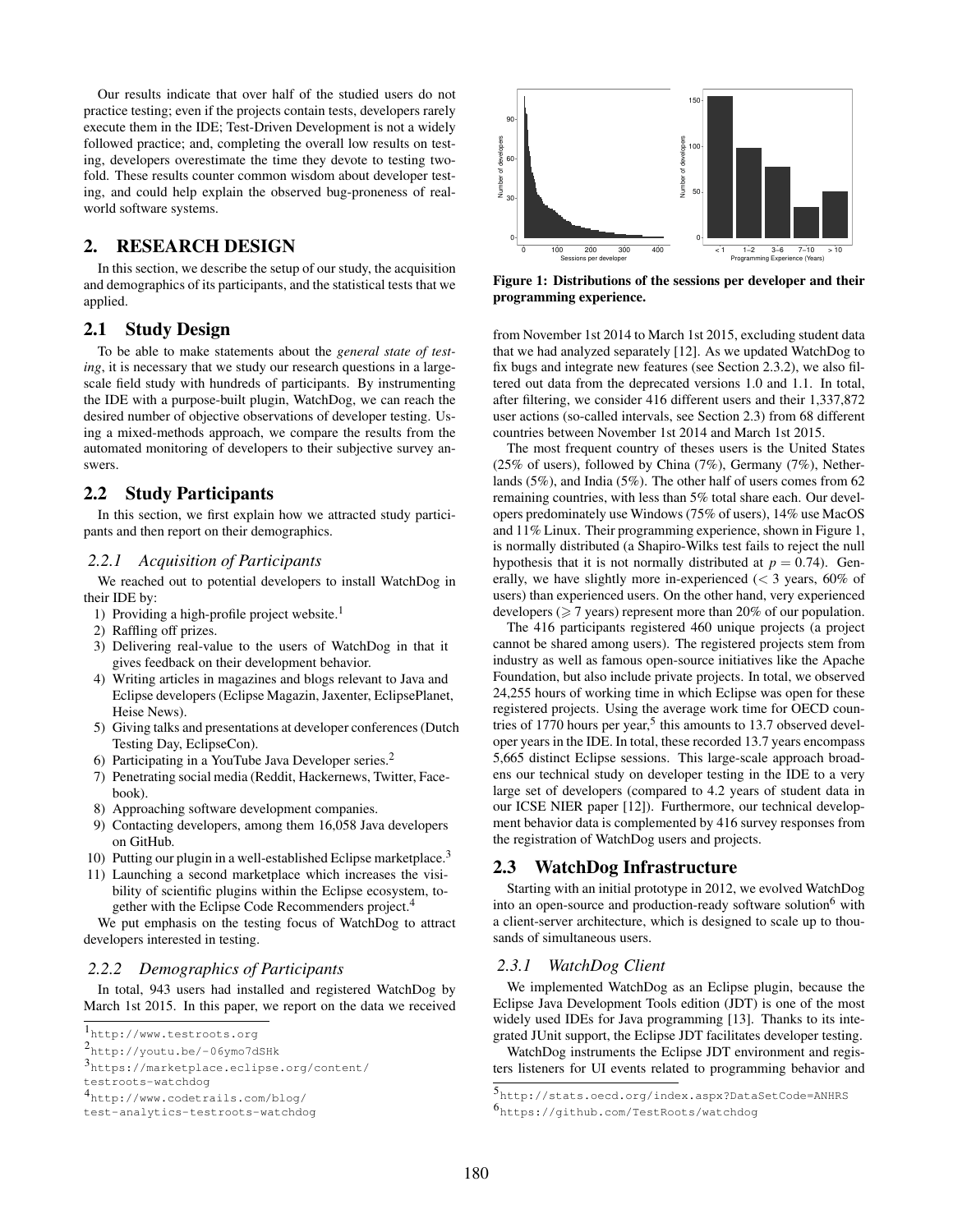test executions. We group coherent events as *intervals*, which comprise a specific type, a start and an end time. This abstraction allows us to closely follow the workflow of a developer without being overwhelmed by hundreds of fine-grained UI events per minute. Every time a developer reads, modifies or executes a test or production code class, WatchDog creates a new interval and enriches it with type-specific data.

#### <span id="page-3-0"></span>*2.3.2 WatchDog Server*

WatchDog intervals are locally cached, allowing offline work, and automatically sent to our server as a JSON stream. The WatchDog server accepts the JSON data via a REST API. After sanity checking, the intervals are stored in a NoSQL database. This infrastructure provides high extensibility up to thousands of clients and easy maintenance in case of changes in the data format in the client. Moreover, we can remotely trigger an update of all WatchDog clients, which allows us to fix bugs and extend its functionality any time. Automated ping-services monitor the health of our web API, so we can immediately react if a problem occurs. Thereby, our WatchDog service achieved an uptime of 99.6%.

## 2.4 Developer Survey

Having installed WatchDog, a developer first signs-up as a user with WatchDog (or reuses an already registered ID), and after that registers the current Eclipse workspace as a WatchDog project. Both registrations includes a short survey that the developer can fill out in the IDE. Key questions in the survey regard developers' programming expertise, whether and how they test their software, and if so, which testing frameworks they employ and how much time they think they spend on testing.

#### 2.5 Statistical Evaluation

When applying statistical tests in the remainder of this paper, we regard results as significant at a 95% confidence interval ( $\alpha$  = 0.05), i.e. iff  $p \le \alpha$ . All results of tests  $t_i$  in the remainder of this paper are statistically significant at this level, i.e.  $\forall i : p(t_i) \leq \alpha$ .

For each test *t<sup>i</sup>* , we first perform a *Shapiro-Wilk Normality test*  $s_i$  [\[14\]](#page-11-12). Since all our distributions significantly deviate from a normal distribution according to Shapiro-Wilk ( $\forall i : p(s_i) < 0.01 \leq \alpha$ ), we use non-parametric tests: 1) For testing whether there is a significant statistical difference between two distributions, we use the non-parametric *Wilcoxon Rank Sum test.* 2) For performing correlation analyses, we use the non-parametric *Spearman rank-order (*ρ*) correlation coefficient* [\[15\]](#page-11-13). Hopkins's guidelines facilitate the interpretation of  $\rho$  [\[16\]](#page-11-14): they assume no correlation for  $0 \leq |\rho|$  < 0.3, a weak correlation for  $0.3 \leq |\rho| < 0.5$ , a moderate correlation for  $0.5 \leqslant |\rho| < 0.7$ , and a strong correlation for  $0.7 \leqslant |\rho| \leqslant 1$ .

#### 3. RESEARCH METHODS

In this section, we describe how the WatchDog plugin instruments the Eclipse IDE and collects data, and how we prepared the data for our research questions on testing pattern correlations and the TDD process.

#### 3.1 IDE Instrumentation

WatchDog focuses around the concept of intervals. Table [1](#page-4-0) gives a technical description of the different interval types. They appear in the same order as in Figure [2,](#page-3-1) which exemplifies a typical development workflow to demonstrate how WatchDog monitors IDE activity with intervals:

A developer, Mike, starts Eclipse, and WatchDog creates three intervals: EclipseOpen, Perspective, and UserActive (1). Thereafter, Mike executes the unit tests of the production



<span id="page-3-1"></span>Figure 2: Exemplary workflow visualization with intervals. The interval types are described in the same order in Table [1.](#page-4-0)

class he needs to change, triggering the creation of a JUnitExecution interval, enriched with the test result "Passed" (2). Having browsed the source code of the file (3) to understand which parts need to change (a Reading interval is triggered), Mike then performs the necessary changes. A re-execution of the unit test shows Mike it fails after his edit (4). Mike steps through the test with the debugger (5) and fixes the error. The final re-execution of the test (6) succeeds.

Intervals concerning the user's activity (Reading, Typing, and other general activity) are backed by an inactivity timeout, so that we only record them when the user is actively working in the IDE. However, if we detect that the IDE lost the focus (end of EclipseActive interval), or the user switched from writing file *X* (Typing) to reading file *Y* (Reading), we immediately end the currently opened interval. Intervals may overlap. For example, Typing or Reading intervals are wrapped inside a user activity (which is again wrapped within an EclipseActive, Perspective and EclipseOpen interval). However Reading and Typing intervals are by nature mutually exclusive. We refer to an Eclipse session as the timespan in which Eclipse was open and not closed or interrupted, for example because the developer suspended the computer. All intervals that belong to one Eclipse session are hence wrapped within one EclipseOpen interval, as in Figure [2](#page-3-1) (1).

Depending on the type of the interval, we enrich it with different numerical and categorical information: in a Reading or Typing interval, we store whether the underlying file is a Java class, a hash of its filename, its length in source lines of code without whitespaces (SLOC), and whether it is production or test code. Additionally, for Typing intervals, we calculate the Levensthein edit distance [\[17\]](#page-11-15) between the content of the file before and after the modification in the interval. This gives us an indication of the size of the changes made in the Typing interval. If it is a Java class, we rate the file that the developer accesses in a Reading or Typing interval as either production or test code. We classify any other file type, for example an XML configuration file, as unknown.

We have four different recognition categories for test classes (see Table [1\)](#page-4-0): To designate the file as a test that can be executed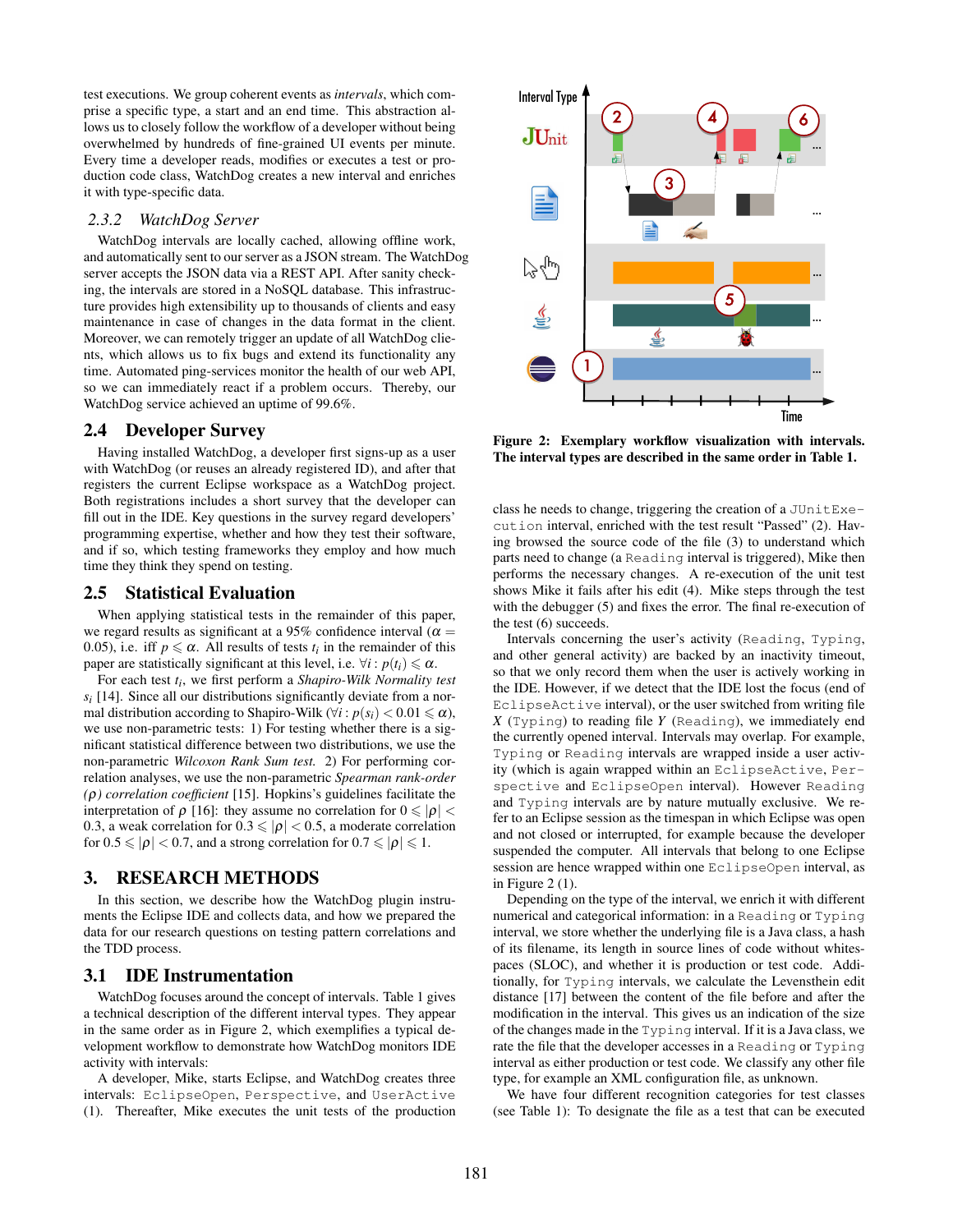| <b>Interval Type</b>         | <b>Description</b>                                                                                                                                                                                                                                                                                                                                                                                                                                                                                                                                                                                                                                         |
|------------------------------|------------------------------------------------------------------------------------------------------------------------------------------------------------------------------------------------------------------------------------------------------------------------------------------------------------------------------------------------------------------------------------------------------------------------------------------------------------------------------------------------------------------------------------------------------------------------------------------------------------------------------------------------------------|
|                              | JUnitExecution Interval creation invoked through the Eclipse JDT-integrated JUnit runner (also working for Maven projects). Each test execution is enriched with the<br>SHA-1 hash of its test name (making a link to a Reading or Typing interval possible), test result, test duration and child tests executed.                                                                                                                                                                                                                                                                                                                                         |
| Reading<br>Typing            | Interval in which the user was reading in the IDE. Backed by inactivity timeout. Enriched with an abstract representation of the read file, containing the<br>SHA-1 hash of its filename, its SLOC, and an assessment whether it is production code, or test code. A test can further be categorized into a test (1) which<br>uses JUnit and is therefore executable in the IDE; (2) which employs a testing framework; (3) which contains "test" in its filename; (4) or contains "test" in<br>the project file path (case-insensitive). Backed by inactivity timeout.<br>Interval in which the user was typing in the IDE. Backed by inactivity timeout. |
| UserActive<br>EclipseActive* | Interval in which the user was actively working in the IDE (evidenced for example by keyboard or mouse events). Backed by inactivity timeout.<br>Interval in which Eclipse had the focus on the computer. *) Not shown in Figure 2.                                                                                                                                                                                                                                                                                                                                                                                                                        |
| Perspective                  | Interval describing which perspective the IDE was in (Debugging, regular Java development, )                                                                                                                                                                                                                                                                                                                                                                                                                                                                                                                                                               |
| EclipseOpen                  | Interval in which Eclipse was open. If the computer is suspended, the EclipseOpen is closed and the current sessions ends. Upon resuming, a new<br>EclipseOpen interval is started, discarding the time in which the computer was sleeping. Each session has a random, unique identifier.                                                                                                                                                                                                                                                                                                                                                                  |

in Eclipse, we require the presence of at least one JUnit import together with at least one method that has the @Test annotation or that follows the testMethod name convention. This way, we support both JUnit3 and JUnit4. Furthermore, we recognize imports of common Java test frameworks and their annotations (Mockito, PowerMock). As a last resort, we recognize when a file contains "Test" in its file name or the project file path. It seems a common convention to pre- or postfix the names of test files with Test [\[4\]](#page-11-3), or to place all test code in one sub-folder. For example, the standard Maven directory layout mandates that tests be placed under  $src / test / java.$  Thereby, we can identify and differentiate between all tests that employ standard Java testing frameworks as test runners for their unit, integration, or system tests, test-related utility classes, and even tests that are not executable. We consider any Java class that is not a test according to this broad test recognition strategy to be production code.

## <span id="page-4-3"></span>3.2 Sequentialization of Intervals

For RQ3 and RQ4, we need a linearized stream of intervals following each other. We generate such a sequence by ordering the intervals according to their start time. For example, in Figure [2,](#page-3-1) this sequenced stream after the first test failure in (4) is: Failing Test  $\rightarrow$  Switch Perspective  $\rightarrow$  Start JUnit Test  $\rightarrow$  Read Production Code  $\rightarrow$  ...

## 3.3 Correlation Analysis

We address our research questions RQ1 and RQ2 with the help of correlation analyses. For example, one of the steps to answer RQ1 is to correlate the amount of changed code, i.e. the code churn [\[18\]](#page-11-16), introduced in all Typing intervals on test code, with the number of test executions. Even though strongly coupled ( $\rho = 0.91$ ), the code change is a more precise measure of how much a developer changed a file than purely counting the number of Typing intervals on the file. For our analysis, the size of the modifications to a file is more important than in how many Typing intervals the modification happened.

Intuitively, if developers change a lot of test code, they should run their tests more often. Like all correlation analyses, we first compute the churn and the number of test executions for each Eclipse session and then calculate the correlation over these summedup values of each session. Eclipse sessions form a natural divider between work tasks and work days, as we expect that developers typically do not close their IDE or laptop at random, but exactly when they do not need it anymore, see Table [1.](#page-4-0) Therefore, we refrained from artificially dividing our data into smaller time units.

<span id="page-4-0"></span>Introducing such a division would also pose a problem to a necessary sequentialization of our intervals, because it is not clear how to linearize overlapping intervals.

# 3.4 Recognition of Test-Driven Development

Test-Driven development (TDD) is a software development process originally proposed by Beck [\[19\]](#page-11-17). While a plethora of studies have been performed to quantify the supposed benefits from TDD [\[20,](#page-11-18) [21\]](#page-11-19), it is unclear how many developers use it in practice. In RQ4, we investigate (1) how many developers follow TDD (2) to which extent. In the following, we apply Beck's definition of TDD to the WatchDog interval concept, providing the first *verifiable definition of TDD* in practice.

TDD is a cyclic process comprising a functionality-evolution phase depicted in Figure [3,](#page-4-2) optionally followed by a functionalitypreserving refactoring phase depicted in Figure [4.](#page-5-0) We can best illustrate the first phase with the strict non-finite automaton (NFA, [\[22\]](#page-11-20)) at the top of Figure [3](#page-4-2) and our developer Mike, who is now following TDD: before Mike introduces a new feature or performs a bug fix, he assures himself that the test for the production class he needs to change passes (JO in Figure [3](#page-4-2) stands for a JUnit-Execution that contains a successful execution of the test under investigation). Thereafter, he first changes the test class (hence the name "test-first" software development) to assert the precise expected behavior of the new feature or to document the bug he is about to fix. We record such changes in a Typing interval on test code. Naturally, as Mike has not yet touched the production code, the test must fail (JE). Once work on the test is finished, Mike switches to production code (Type Prod.), in which he makes



<span id="page-4-2"></span>Figure 3: Strict (top) and lenient NFA of TDD.

<span id="page-4-1"></span><sup>7</sup><http://maven.apache.org/guides/getting-started>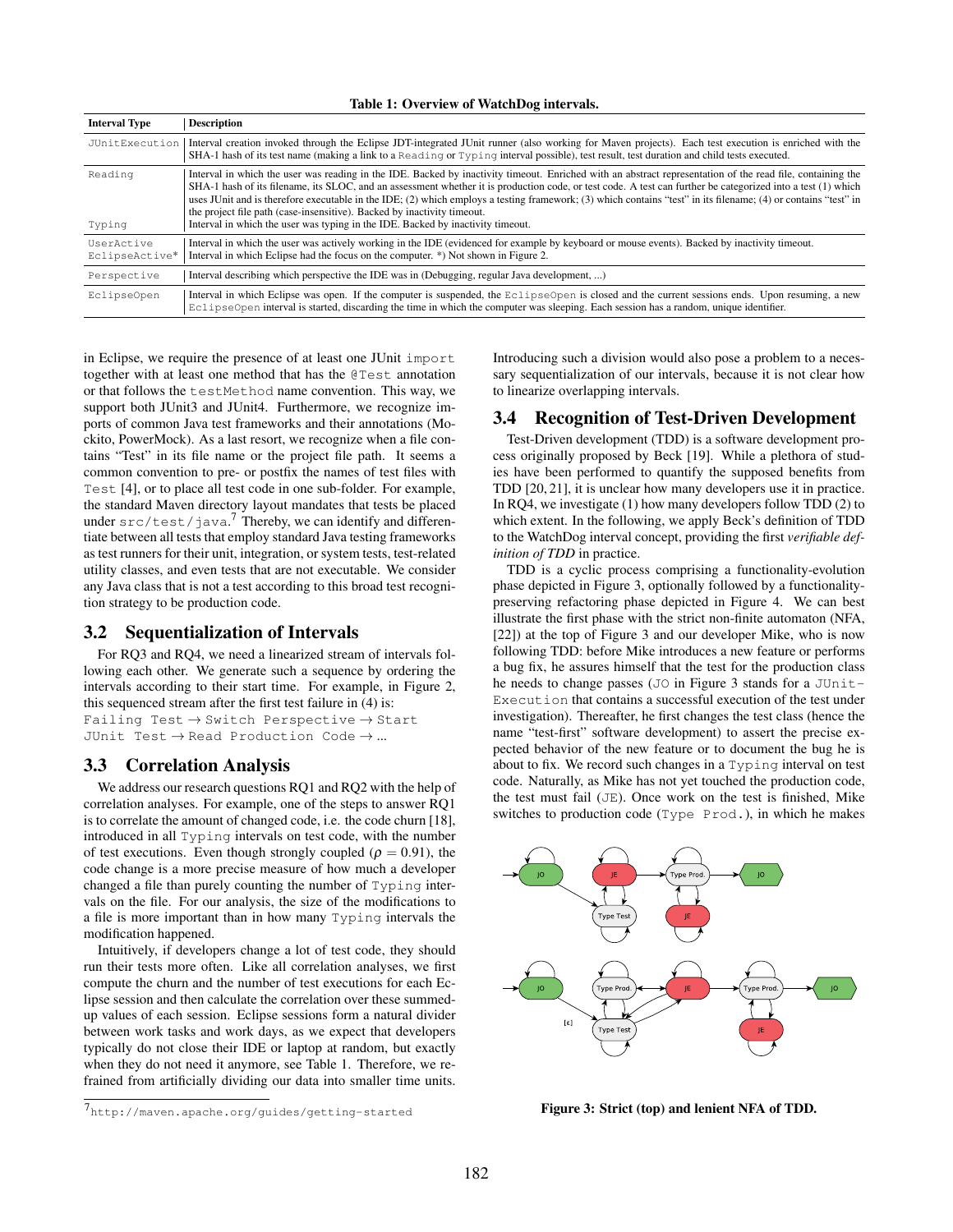

<span id="page-5-0"></span>public class WatchDogUpdateTest { public void testUpdateIsAvailable() { WatchDogUpdate update = new WatchDogUpdate();<br>assertEquals(true, update.isAvailable()); <mark>を</mark> WatchDogUpdate cannot be resolved to a type

<span id="page-5-1"></span>Figure 5: Compile errors while creating a TDD test.

precisely the minimal required set of changes for his failing test to pass again (JO). The TDD cycle can begin anew.

When we tried to apply this strict TDD process, we found that it is very difficult to follow in reality, specifically the clear separation between changes to the test, and later changes to the production code. Especially when developing a new feature like WatchDog-Update in Figure [5,](#page-5-1) developers face compilation errors during the test creation phase of TDD, because the class or method they want to assert on (WatchDogUpdate) does not exist yet. To be able to have an executing, but failing test, they have to mix in the modification or creation of production code. Moreover, developers often know the result of a test without executing it (for example, if it contains compile errors), and that a test case succeeds before they start to work on it (for example, because they fixed the test on their previous day at work). To adjust for these deviations between a strict interpretation of TDD and its application, we have created the lenient non-finite automaton ( $\varepsilon$ -NFA, [\[22\]](#page-11-20)) at the bottom of Figure [3,](#page-4-2) which is more suitable for the recognition of TDD in practice. Due to the  $\varepsilon$ -edge, a TDD cycle can directly start with modifications of test code.

TDD does not only comprise a functionality changing phase, but also the code refactor phase depicted in Figure [4.](#page-5-0) In this phase, developers have the chance to perform functionality-preserving refactorings. Once they are finished with refactoring, the tests must still pass [\[19\]](#page-11-17). It is impossible to separate changes between production and test classes in the refactoring phase in practice, as the latter rely on the API of the first.

To assess how strictly developers follow TDD, we convert all three NFAs to their equivalent regular expressions and match them against the linearized sequence of intervals (see Section [3.2\)](#page-4-3). For a more efficient analysis, we can remove all intervals from the sequentialized stream except for JUnitExecution and Typing intervals, which we need to recognize TDD. To be able to draw a fine-grained picture of developers' TDD habits, we performed the analysis for each session individually. We count refactoring activity towards the total usage of TDD. The portion of matches in the whole string sequence gives us a precise indication of a developer's adherence to TDD.

## 4. RESULTS

In the following, we detail the results to each of our research questions individually per subsection.

# <span id="page-5-2"></span>4.1 RQ1: When and Why Do Developers Test?

To be able to answer how and why developers test, we must first assess:

RQ1.1 How Common Is Testing?

When we apply the broadest recognition of test classes as described in Section [3.1](#page-3-1) and Table [1,](#page-4-0) 200 of the 460 analyzed projects contain tests that a user either read or modified. Hence, for 57% of projects, we could not detect work on tests in the IDE, neither to execute, nor to read or modify them.

If we narrow down the recognition of tests to JUnit tests, which can be run through Eclipse, we find that 86 projects have such tests. When we compare these projects to the projects who claimed to have JUnit tests in the survey, an intriguing discovery emerges: only for 47% of projects which claimed to have JUnit tests in the survey, could we *technically* detect them in our interval data (as either Reading, Typing, or JUnitExecution). Our second sub-research question is:

RQ1.2 How Frequently Are Tests Executed?

From the 86 projects, we observed test executions in the IDE in 73 projects (85%). The 68 developers of these 73 projects contributed 3,424 sessions and ran 10,840 test executions.

We can divide the 3,424 sessions into two groups: we find 2,897 sessions (85%) in which no test was run (but could have been run, as we know the projects contains executable tests), and only 527 sessions in which at least one test was run. Consequently, the average number of executed tests per session is relatively small (3.2) for these 73 projects. When we consider only sessions in which at least one test was run, the average number of test runs per session is 20.7.

When developers work on tests, we expect that the more they change their tests, the more they run their tests to inform themselves about the current execution status of the test they are working on. RQ1.3 and following can therefore give an indication as to why and when developers test:

RQ1.3 Do Developers Test Their Test Code Changes?

The correlation between test code churn and the number of test runs yields a moderately strong  $\rho = 0.66$  in our dataset. While there is an obvious relationship between the two variables, the correlation does not imply a causation or a direction. Therefore, we cannot say that developers executed more tests *because* they changed more test code, although this is one of the likely possibilities.

A logical next step is to assess whether the same holds for modifications to production code: Do developers assert that their production code still passes the tests?

RQ1.4 Do Developers Test Their Production Code Changes? This correlation is significant, but weaker, with  $\rho = 0.38$ . Finally, in how many cases do developers modify their tests, when they touch their production code (or vice versa), expressed in:

RQ1.5 Do Developers Co-Evolve Test and Production Code? A weak  $\rho = 0.35$  suggests that tests and production code have some tendency to change together, but it is certainly not the case that developers modify their tests for every production code change, and vice versa.

## <span id="page-5-3"></span>4.2 RQ2: How and Why Do Developers Run Tests?

When developers run tests in the IDE, they want to see their execution result as fast as possible. To be able to explain how and why developers execute tests, we must therefore first know how long developers have to wait before they see a test run finish:

RQ2.1 How Long Does a Test Run Take?

50% of all test executions finish within half a second, and over 75% within five seconds (see Table [2\)](#page-6-0). Test durations longer than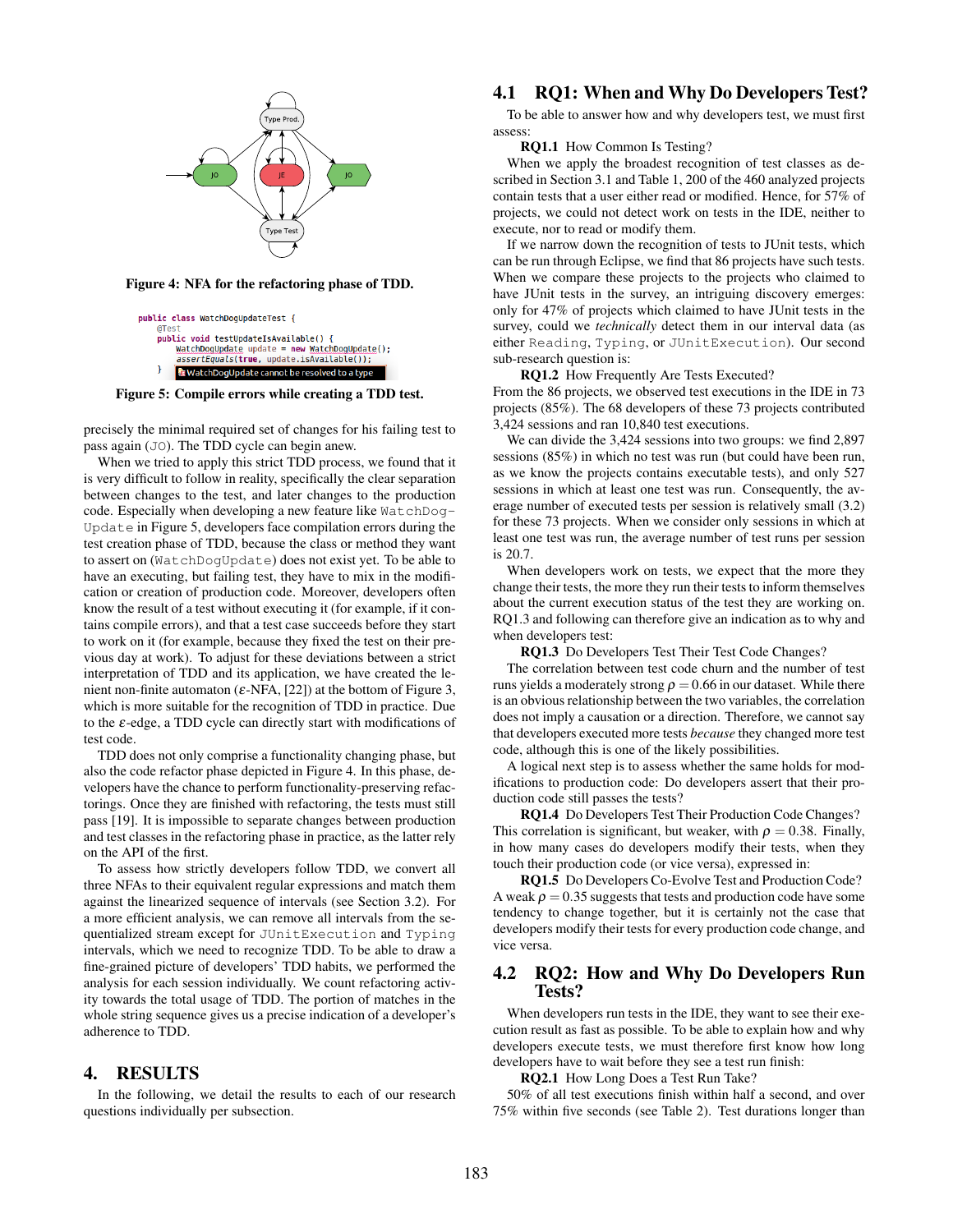<span id="page-6-0"></span>

| Table 2: Descriptive statistics for important variables. Histograms are in log scale. |  |
|---------------------------------------------------------------------------------------|--|
|---------------------------------------------------------------------------------------|--|

| Variable                     | Unit  | Min      | 25%  | Median | Mean  | $75\%$ | Max    | <b>Histogram</b> |
|------------------------------|-------|----------|------|--------|-------|--------|--------|------------------|
| JUnitExecution duration      | Sec   | $\Omega$ | 0.03 | 0.54   | 47.14 | 3.45   | 73.810 | <b>Collins</b>   |
| Tests per JUnitExecution     | Items |          |      |        | 8.28  |        | 1917   |                  |
| Percentage of executed tests | $\%$  | $\Omega$ |      |        | 12    | 12.5   | 100    |                  |
| Time to fix failing test     | Min   | $\Omega$ | 1.7  | 9.42   | 65.12 | 25.04  | 4.881  |                  |

one minute represent 7.4% of the JUnitExecutions. Only 4.8% of runs take more than two minutes.

Having observed that most test runs are short, our next step is to examine whether short tests facilitate testing:

RQ2.2 Do Quick Tests Lead to More Test Executions?

To answer this research question, we collect the test execution length and the number of times developers executed tests in each session, as in Section [4.1.](#page-5-2) Then, we compute the correlation between the two distributions. If our hypothesis was true, we would receive a negative correlation between the test duration and the number of test executions. This would mean that short tests are related to more frequent executions. However, the Spearman rank correlation test shows that this is not the case, as there is no correlation ( $\rho = 0.26$ ). Combined with the fact that only a small number of tests are executed, it may suggest that developers explicitly select test cases [\[23\]](#page-11-21). While test selection is a complex problem on build servers, it is interesting to investigate how developers perform it locally in their IDE:

RQ2.3 Do Developers Practice Test Selection?

In JUnit, a test execution which we capture in a JUnitExecution interval may comprise multiple child test cases. 87% of test executions contain only one test case, while only 6.2% of test executions comprise more than 5 tests, and only 2.9% more than 50 tests (Table [2\)](#page-6-0).

Test selection likely happened if the number of executed tests in one JUnitExecution is smaller than the total number of tests for the given project (modulo test renames, test deletion and test moves). The ratio between these two measures allows us to estimate the percentage of selected test cases. If it is significantly smaller than 100%, developers practiced test selection. Our data in Table [2](#page-6-0) shows that developers selected only 1% of all their available tests for execution in 50% of the cases, while they ran all tests without test selection in only 3.7% of cases.

To explain how and why test selection happens, we investigate two possible scenarios: in the first, we assume that the developer picks out only one of the tests run in the previous test execution, for example to examine why the selected test failed. In the second scenario, we assume that the developer excludes a few disturbing tests from the previous test execution. In the 240 cases in which developers performed test selection, we can attribute 90% of selections to scenario 1, and 9% to scenario 2. Hence, our two scenarios are able to explain 99% of test selections in the IDE.

## 4.3 RQ3: How Do Developers React to Test Runs?

Having established how often programmers execute tests in their IDE in the previous research questions, it remains to assess:

RQ3.1 How Frequently Do Tests Pass and Fail?

There are three scenarios under which a JUnit execution can return an unsuccessful result: The Java compiler might detect compilation errors, an unhandled runtime exception is thrown during the test case execution, or a test assertion is not met. In either case, the test acceptance criterion is never reached, and we therefore consider them as a test failure, following JUnit's definition.

In the aggregated results of all observed 10,840 test executions, 65% (7,047) of JUnit executions fail, and only 35% pass successfully. As test failures are apparently a situation developers are often facing, we ask:

RQ3.2 How Do Developers React to a Failing Test?

For each failing test case, we generate a linearized stream of subsequently following intervals, as explained in Section [3.2.](#page-4-3) By counting and summing up developers' actions after each failing test for up to five minutes (300 seconds), we can draw a precise picture of how developers manage a failing test in Figure [6.](#page-7-0) The most immediate reaction in over 60% of the cases within the first seconds is to read production code. The second most common reaction is to read test code with 17% in the first second. However, already after five seconds, switching to another window is more common than reading test code. While switching focus away from Eclipse becomes a popular reaction five seconds after a test failure, reading production code mirrors this curve in the opposite direction, decreasing by 15% points within the first five seconds. The other curves show a more steady distribution from the beginning. Interestingly, switching to the Debug perspective or altogether quitting Eclipse almost never happens and is therefore not shown. After two minutes, the different reactions trend asymptotically towards their overall distribution, with little variability.

The logical follow-up to RQ3.2 is to ask whether developers' reactions to a failing test are in the end successful, and:

RQ3.3 How Long Does It Take to Fix a Failing Test?

To answer this question, we determine the set of unique test cases per project and their execution result. The 7,047 failing test executions were caused by 2,936 unique tests cases (according to their file name hash). For 2,051 (70%), we observed at least one successful execution. Hence, we never saw a successful execution for 30% of all tests.

For the 2,051 failing tests that we know have been fixed later, we examine know how long developers take to fix a failing test. 50% of test repairs happen within 10 minutes, and 75% within 25 minutes (Table [2\)](#page-6-0).

## <span id="page-6-1"></span>4.4 RQ4: Do Developers Follow TDD?

In RQ4, we aim to give an answer to the adoption of TDD in practice.

Our results reveal that the sessions of only ten developers match against a strict TDD definition, the top NFA in Figure [3](#page-4-2) (2% of all developers, or 15% of developers who executed tests, see Section [4.1\)](#page-5-2). In total, only 4% of sessions with test executions contain strict TDD patterns. Only one developer uses strict TDD in more than 30% of the development process on average. The majority (68%) of the developer's intervals are devoted to the refactoring phase of TDD (depicted in Figure [4\)](#page-5-0). The remaining nine developers use strict TDD in less than 8% of their intervals. Refactoring is the dominant phase in TDD, consuming on average 72% of the TDD process. All developers who practiced strict TDD have a lot of programming experience: four declared an experience between 7 and 10 years, the remaining six greater than 10 years.

Sessions from 33 developers match against the lenient TDD NFA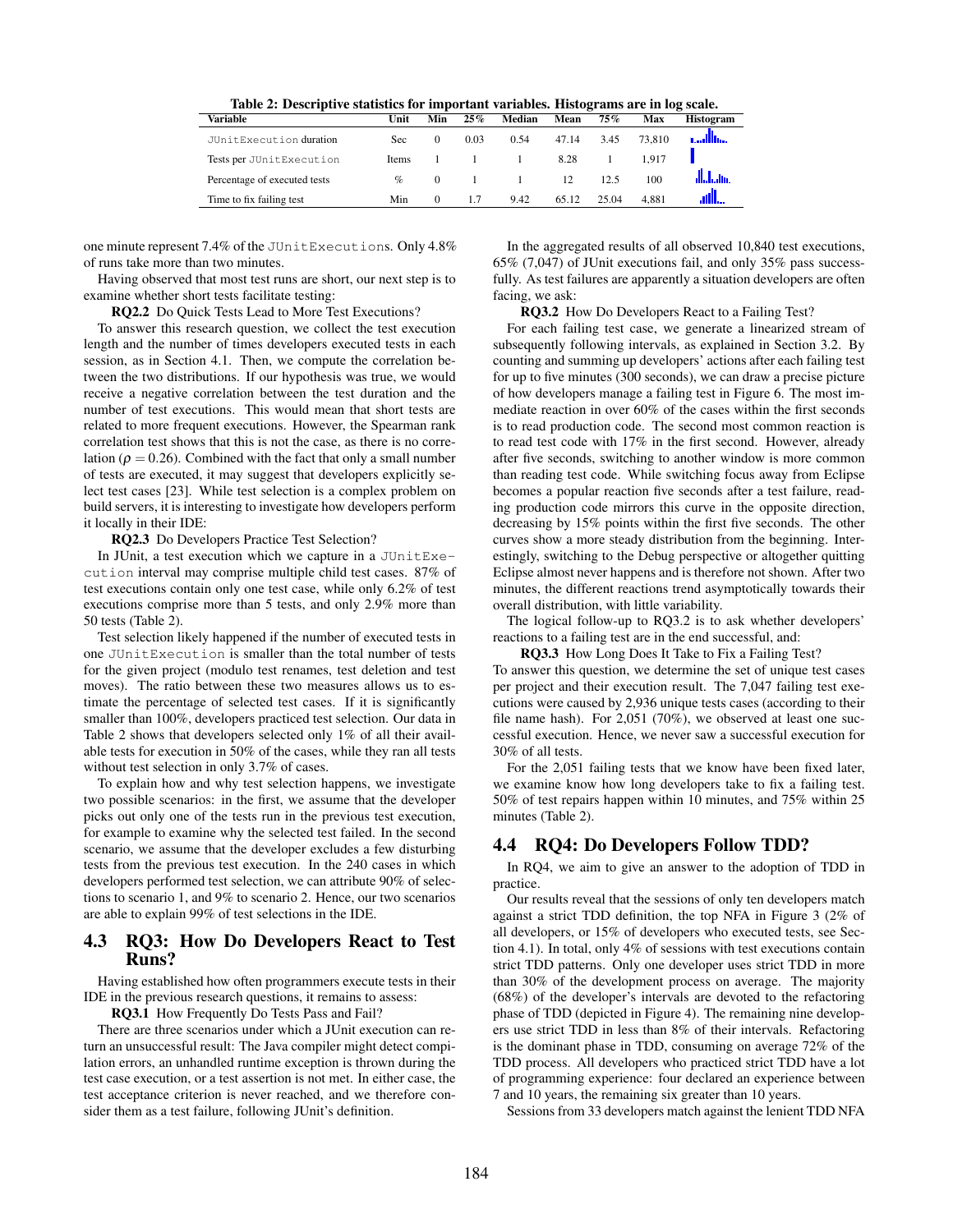

<span id="page-7-0"></span>Figure 6: The immediate reactions to a failing test.

in Figure [3](#page-4-2) (8% of all developers, or 49% of developers who executed tests, see Section [4.1\)](#page-5-2). Just two developers use lenient TDD in more than 30% of their intervals, including the developer who has over 30% strict TDD matches. Six developers use lenient TDD in more than 10%, but less than 30% of their intervals. 25 of the 33 developers who use lenient TDD also refactor their code according to the TDD refactoring process in Figure [4.](#page-5-0) For them, 52% of intervals that match against the lenient TDD are due to refactoring. Of the 33 developers, seven have little programming experience (1- 2 years), three have some experience (3-6 years), and the majority with 22 are very experienced ( $> 7$  years).

Even the top TDD users do not follow TDD in most sessions. For example, the user with the highest TDD usage has one session with 69% compliance to TDD. On the other hand, in the majority of the remaining sessions, the developer did not use TDD at all (0%). We verified this to be common also for the other developers who partially used TDD. These low results on TDD are complemented by 93 projects where users *claimed* to use TDD, but in reality only 12 of the 93 *did*.

#### 4.5 RQ5: How Much Do Developers Test?

We motivated our investigation by asking how much time developers spend on engineering tests. To answer this question, we consider Reading and Typing intervals, and further split the two intervals according to the type of the document the developer works on: either a production or test class. The duration of test executions does not contribute to it, as developers can typically work



<span id="page-7-1"></span>Figure 7: The delta between estimation and reality.

while tests execute. The short duration is negligible compared to the time spent on reading and typing, because test executions normally finish within 5 seconds (see Section [4.2\)](#page-5-3). When registering new projects, developers estimated the time they spend on testing in the project. Hence, we have the possibility to verify how accurate their estimation was by comparing it to their actual testing behavior.

There are two ways to aggregate this data at different levels of granularity. The first is to explore the phenomenon on a per-projectbasis: we separately sum up the time developers are engineering (i.e. reading and writing) production classes and test classes, and divide it by the sum of the two. Then, we compare this value to the developers' estimation for the project. This way, we measure how accurate each individual prediction was. The second way is to explore the phenomenon in our whole dataset, by averaging across project and *not* normalizing for the contributed development time (only multiplying each estimation with it).

Figure [7](#page-7-1) shows a histogram of the difference between the measured production percentage and its estimation *per project*. A value of 0 means the estimation was accurate. A value of 100 denotes that the programmer expected to only work on tests, but in reality only worked on production code (-100 precisely the opposite). The median of the distribution is shifted to the right of 0. Thus, developers tend to overestimate the time they devote to testing, on average by 14% percentage points per project. For our whole dataset, we find that all developers spend in total 75% of their time writing or reading production classes, and 25% of their time on testing. However, they estimated a distribution of 52% on production code, and 48% on tests, so they overestimated the time spent on testing twice. The average time spent on production code versus test code is very similar to this overall ratio, with 77% and 23% respectively.

Moreover, reading and writing are not uniformly spread across test and production code: while developers read production classes for 67% of the total time they spend in them, they read tests much longer, namely 77% of the total time they spend in them. To verify whether this preliminary finding is statistically relevant, we use a one-tailed Wilcoxon Rank Sum test, comparing the pairwise percentage of time spent in reading test and in reading production code for each project. It confirms that, relatively, developers spend more time reading test than production code (significant at  $p = 0.039$ ).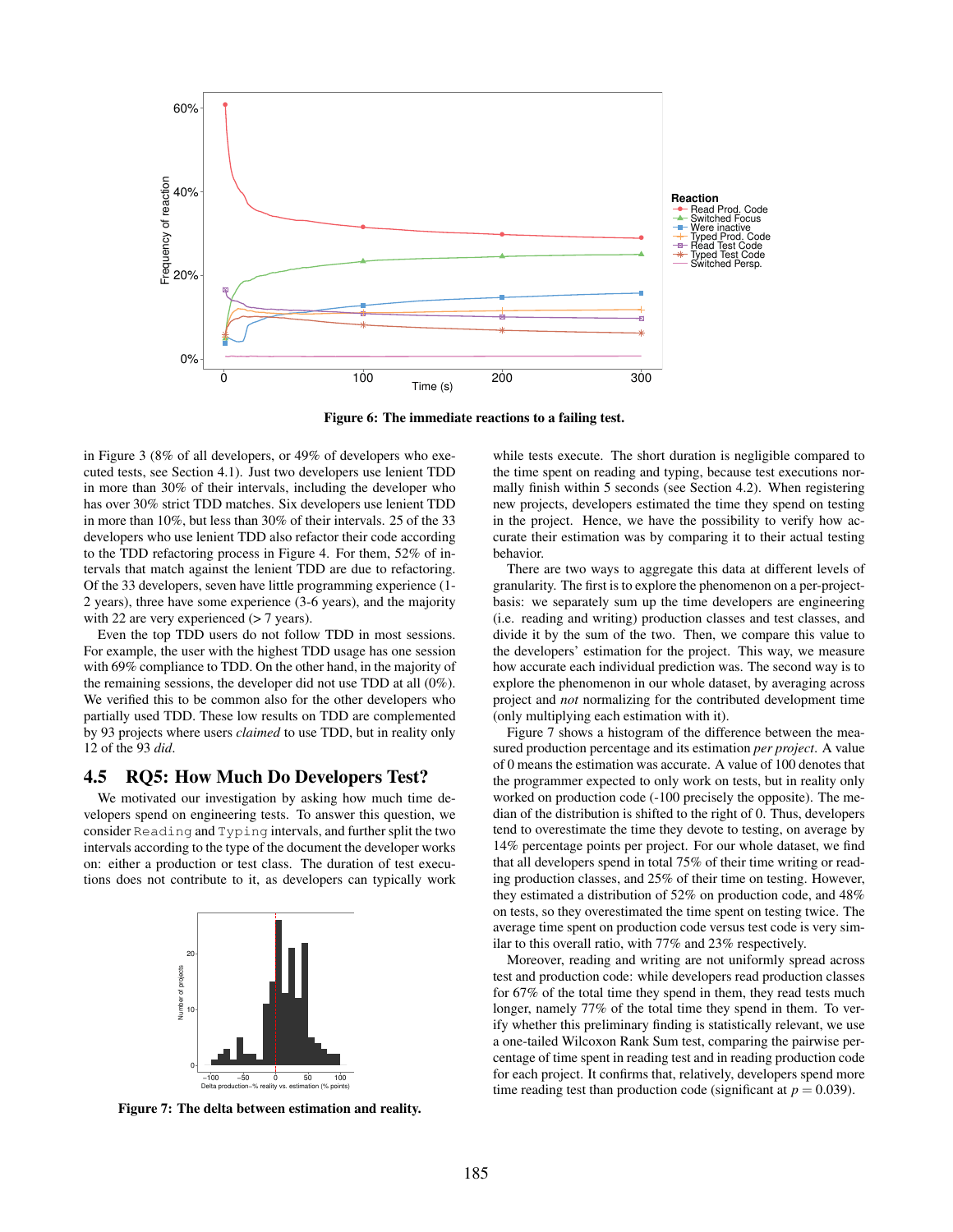# 5. DISCUSSION

In this section, we first interpret our results and then present possible threats to validity.

## 5.1 Interpretation of Results

In RQ1, we established that in over half of the projects, we did not see a single opened test, even when considering a very lenient definition that likely overestimates the number of tests. While this does not mean that the projects contain no tests (a repository analysis might find that there exist a handful of test), it does indicate that testing is not an important activity for the registered WatchDog developers. Moreover, only 47% of the projects which claimed to have JUnit tests in the survey actually had intervals showing tests. For the other 53%, their developer did not execute, read, or modify a single test within five months. Since we likely overestimate tests, these two discoveries raise questions: Which value do such tests have in practice? And, further, are developers' answers true?

The majority of projects and users do not practice testing actively.

Only 19% of all projects comprise tests that developers can run in the IDE. For 15% of projects that have such tests, developers never use the possibility to execute them. This gives a first hint that testing might not be as popular as we thought [\[24\]](#page-11-22). Reasons might include that there are often no preexisting tests for the developers to modify, that they are not aware of existing tests, or that testing is too time-consuming or difficult to do. The apparent lack of tests might be one factor for the bug-proneness of many current software systems.

Even for projects which have tests, developers did not execute them in most of the sessions. In contrast, the mean number of test runs for sessions with at least one test execution was high (20).

Developers largely do not run tests in the IDE. However, when they do, they do it heftily.

One reason why some developers do not execute tests in the IDE is that the tests would render their machine unusable, for example during the execution of UI tests in the Eclipse Platform UI project. The Eclipse developers push their untested changes to the Gerrit review tool [\[25\]](#page-11-23) and rely on it to trigger the execution of the tests on the continuous integration server. In such a scenario, the changes only become part of the "holy repository" if the tests execute successfully. Otherwise, the developer is notified via email. Despite the tool overhead and a possibly slower reaction time, our low results on test executions in the IDE suggest that developers increasingly prefer such more complex setups to manually executing their tests in the IDE. IDE creators could improve the continuous integration server support in future releases to facilitate this new workflow of developers.

Every developer is familiar with the phrase "Oops, I broke the build" [\[26\]](#page-11-24). The weak correlations between test churn and test executions (RQ1.3), and production churn and test executions (RQ1.4) suggest an explanation: developers simply do not assert for every change that their tests still run, because "this change cannot possibly break the tests." Even when the modifications to production or test code get larger, developers do not necessarily execute tests in the IDE more often [\[43\]](#page-12-0). These observations could stem from a development culture that embraces build failures and sees them as part of the normal development life-cycle, especially when the changes are not yet integrated into the main development line.

The weak correlation between production and test code churn in RQ1.5 is on the one hand expected: tests often serve as documentation and specification of how production code should work, and are therefore less prone to change. This conclusion is in line with previous findings from repository analyses [\[4,](#page-11-3) [27\]](#page-11-25). If, on the other hand, a practice like TDD was widely adopted (RQ4), we would expect more co-evolution of tests and production code, expressed in a higher correlation.

Tests and production code do not co-evolve gracefully.

Another factor that could influence how often developer run tests, is how long they take to run. In RQ2, we found that testing in the IDE happens fast-paced. Most tests finish within five seconds, or less.

Tests run in the IDE take a very short amount of time.

We could not observe a relation between the test duration and their execution frequency. The reason for this could be that there is little difference between a test which takes 0.1 seconds and one which takes 5 seconds in practice. Both give almost immediate feedback to the programmer. Hence, it seems unlikely that software engineers choose not to run tests because of their duration.

One reason for the short test duration is that developers typically do not execute all their tests in one test run. Instead, they practice test selection, and run only a small subset of their tests, mostly less than 1% of all available tests. This observed manual behavior differs strongly from an automated test execution as part of the build, which typically executes all tests.

Developers frequently select a specific set of tests to run in the IDE. In most cases, developers execute one test.

We can explain 99% of these test selections with two scenarios: developers either want to investigate a possibly failing test case in isolation (90% of test selections), or exclude such an irritating test case from a larger set of tests (9%). This finding complements and strengthens a study by Gligoric et al., who compared manual test selection in the IDE to automated test selection in a population of 14 developers [\[28\]](#page-11-26).

One other possible explanation for the short time it takes tests to run in the IDE is that 65% of them fail (RQ3): once a test fails, the developer might abort the execution of the remaining tests and focus on the failing test, as discovered for RQ2.3.

Most test executions in the IDE fail.

For 30% of the failing tests, we never saw a successful execution. We built the set of tests in a project on a unique hash of their file names, which means we cannot make a connection between a failed and a successful test execution when it was renamed in-between. However, this very specific scenario is very rare, as observed at the commit-level by Pinto et al. [\[3\]](#page-11-2). Consequently, a substantial part of tests of up to 30% are broken and not repaired immediately. As a result, developers exclude such "broken" tests from tests executions in the IDE, as observed for RQ2.3.

Since test failures in the IDE are such a frequently recurring event, software engineers must have good strategies to manage and react to them.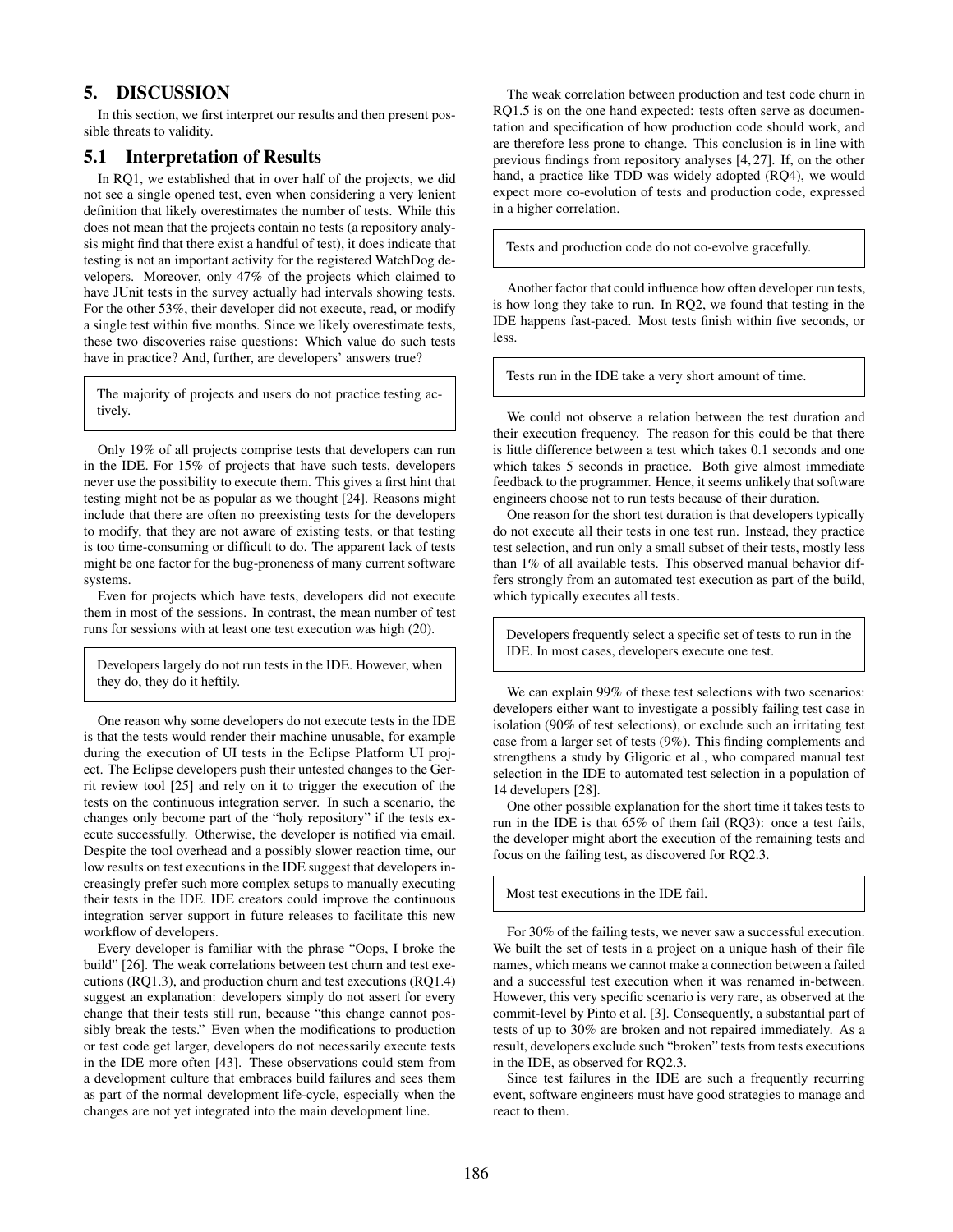The typical immediate reaction to a failing test is to dive into the offending production code.

Closing the IDE, perhaps out of frustration that the test fails, or opening the debug perspective to examine the test are very rare reactions. Five seconds after a test failure, ∼20% of programmers have already switched focus to another application on their computer. An explanation could be that they search for a solution elsewhere, for example in a documentation PDF or on the Internet. This is useful if the test failure originates from (miss-)using a language construct, the standard library, or other well-known APIs and frameworks. Researchers try to integrate answers from Internet fora like Stack Overflow into the IDE [\[29\]](#page-11-27) to make this possibly interrupting context switch unnecessary.

TDD is one of the most widely studied software development processes [\[20,](#page-11-18) [21\]](#page-11-19). Even so, it is unknown how widespread its use is in practice. We have developed a formal technique that can precisely measure how strictly developers follow TDD. In all our 460 projects, we found only three users that employed TDD for more than 30% of their changes, and only one session where the majority of changes happened according to TDD. Similar to RQ1, we notice a stark contrast between survey answers and the observed behavior of developers. Only in 12% of the projects claiming to do TDD, the developers actually followed it (to a small degree).

TDD is not widely practiced. Programmers who claim to do it, neither follow it strictly nor for all their modifications.

Possible reasons for the small adoption of TDD in practice are manifold: developers might not find TDD practical or useful for most of their changes (for example, when implementing a UI), they might take shortcuts and skip the mandatory test executions in Figure [3](#page-4-2) because they know the test cannot or must succeed, or the underlying code does simply not allow development in a test-first manner, for example because of framework restrictions. Furthermore, TDD might simply be misunderstood by developers.

The question of how much time software engineers put into testing their application was first asked (and anecdotally answered) by Brooks in 1975 [\[6\]](#page-11-5). Nowadays, everybody seems to know that "testing takes 50% of your time." While their estimation was remarkably on-par with Brooks' general estimation (48:52), developers tested considerably less than they thought they would (only 25% of their time), overestimating the real testing time two-fold.

Developers spend a quarter of their time engineering tests in the IDE. They overestimated this number twofold.

In comparison, students tested 9% of their time [\[12\]](#page-11-10), and overestimated their testing effort threefold. Hence, real-world developers test more and have a better understanding of how much they test than students. Surprisingly, their perception is still far from reality. While the reasons for this "Test Effect" might be psychological (testing is usually not attributed with "fun" and a more destructive activity by nature), its consequences can have severe implications on the quality of the resulting product. Software developers should be aware of how little they test, and how much their perception deviates from the actual effort they invest in testing in the IDE. Together with RQ1 and RQ3, this observation also casts doubt on whether we can trust untriaged answers from developers in surveys, especially if the respondents are unknown to the survey authors.

Observed behavior often contradicted survey answers.

#### 5.2 Threats to Validity

In this section, we discuss the limitations and threats that can affect the validity of our study and show how we mitigated them.

Limitation. The main limitation of our study is that we can only capture what happens inside Eclipse. Conversely, if developers perform work outside the IDE, we cannot record it. Examples for such behavior include pulling-in changes through an external revision control tool like git or svn or modifying a file loaded in the IDE with an external editor. We cannot detect work on a white board or thought processes of developers, which are generally very difficult to quantify. However, in our research questions, we are not interested in the absolute time of work processes, but in their ratio. As such, it seems reasonable to assume that work outside the IDE happens in the same ratio as in the IDE. For example, we have no indication to assume that test design requires more planning or white board time than production code.

Construct validity concerns errors caused by the way we collect data. For capturing developers' activities we use WatchDog (described in Section [2.3\)](#page-2-4), which we thoroughly tested with endto-end, integration and developer tests. Moreover, 40 students already had used it before the start of our data collection phase [\[12\]](#page-11-10). To verify the integrity of our infrastructure and the correctness of the analysis results, we performed end-to-end tests on Linux, Windows, and MacOS with short staged Eclipse sessions, starting from the original data collection (behavior in Eclipse) and ending at the analyzed results.

Internal validity regards threats inherent to our study.

Our population (see Section [2.2.2\)](#page-2-8) shows no peculiarity, like an unusually high number of users from one IP address or from a country where the software industry is weak. Combined with the fact that we use a mild form of security (HTTP access authentication), we have no reason to believe that our data has been tampered with (for example, in order to increase the chances of winning a prize).

A relatively small set of power-users contribute the majority of development sessions. However, the distribution in Figure [1](#page-2-5) does not follow a Power-Law distribution (the goodness-of-fit test after Clauset et al. [\[30\]](#page-11-28) fails to reject that it is at  $p = 0.09$ ). This does not mandate an a-priori need to further filter or sample sessions or users. Moreover, as we are exploring a phenomenon, we would run the risk of distorting it through sampling. Since WatchDog is freely available, we cannot control who installs it. Due to the way we advertise it (see Section [2.2.1\)](#page-2-9), our sample might be biased towards developers who are actively interested in testing.

The Hawthorne effect poses a similar threat [\[31\]](#page-11-29): participants of our study would be more prone to use, run and edit tests than they would do in general, because they know (1) that they are being measured and (2) they can preview a limited part of their behavior. As discussed in Section [2.2.1,](#page-2-10) it was necessary to give users an incentive to install WatchDog. Without the preview functionality, we would likely not have had any users.

All internal threats point in the direction that our low results on testing are an overestimation of the real testing practices.

External validity threats concern the generalizability of our results. While we observed over 13 years of development worktime (collected in 1,337,872 intervals originating from 416 developers over a period of five months), the testing practices of particular individuals, organizations, or companies are naturally going to de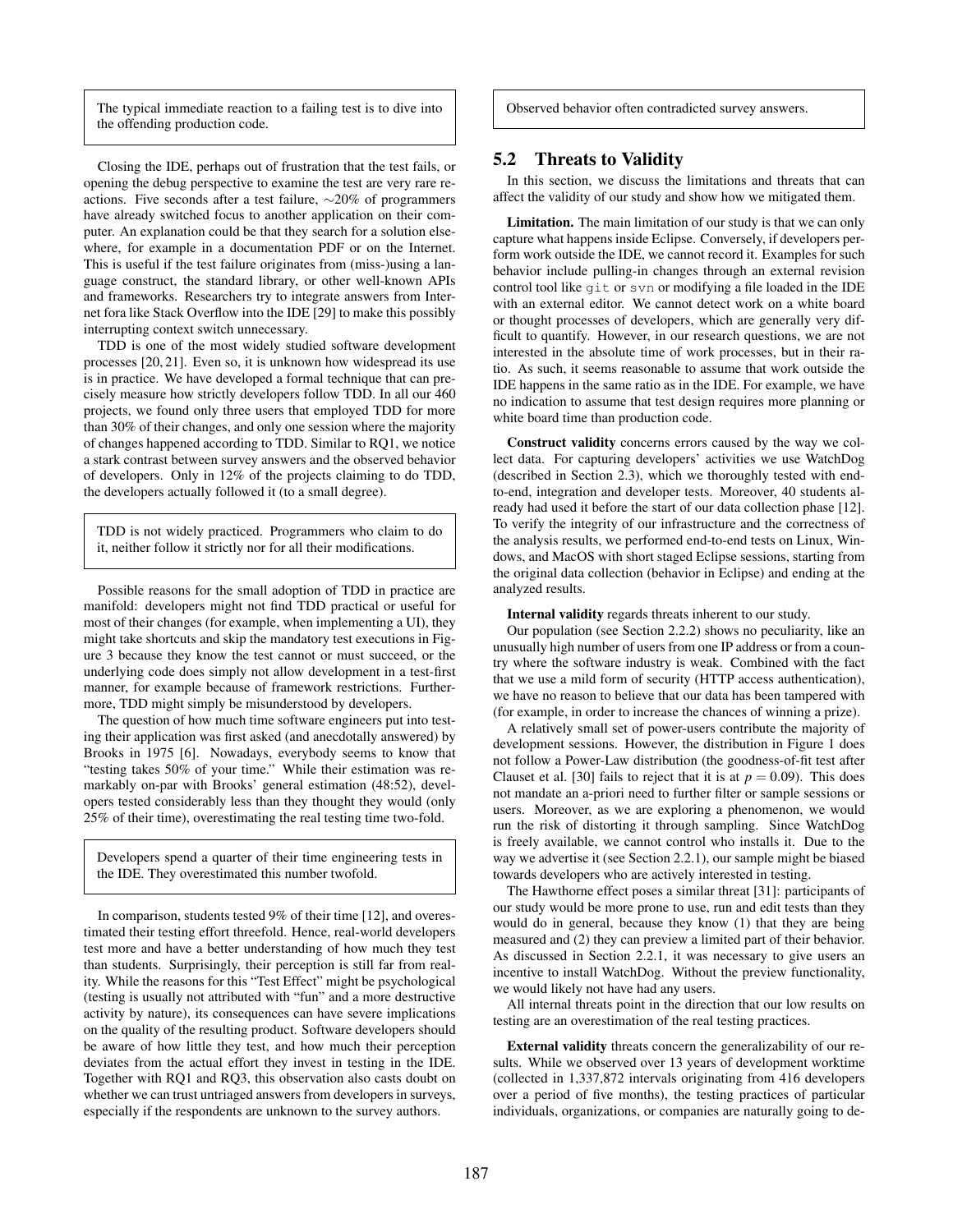viate from our population phenomenon observation. Our contribution can be understood as an observation of the general state of developer testing among a large corpus of developers and projects. However, we also examined if certain sub-groups deviated significantly form our general observations. As an example of this, we identified that only very experienced programmers follow TDD to some extent in Section [4.4.](#page-6-1)

Since other programming language communities have different testing cultures and use other IDEs that might not facilitate testing in the same way that the Eclipse IDE does, their results might deviate from the relatively mature and test-aware Java community.

Last but not least, the time we measure for an activity like testing in the IDE does not equal the effort an organization has to invest in it. Arguments against this are that developer testing per hour is as expensive as development (since both are done by the same persons), and that time is typically the critical resource in software development. An in-depth investigation with management data such as real project costs is necessary to validate this in practice.

Our conclusions are drawn from the precisely-defined and scoped setting of developer testing. To draw a complete picture of the state of testing, more multi-faceted research in different environments and settings is needed.

# 6. RELATED WORK

A number of tools have been developed to assess development activity at the sub-commit level. These tools include Syde [\[32\]](#page-11-30), Spyware [\[33\]](#page-11-31), CodingTracker [\[34\]](#page-11-32), the "Change-Oriented Progr-amming Environment,"<sup>[8](#page-10-0)</sup> the "Eclipse Usage Data Collector,"<sup>[9](#page-10-1)</sup> Qu-antifiedDev,<sup>[10](#page-10-2)</sup> Codealike,<sup>[11](#page-10-3)</sup> and the work by Minelli et al. [\[35\]](#page-11-33). However, none of these focuses on time-related developer testing.

When investigating the presence or absence of tests, Kochar et al. mined 20,000 open-source projects and found that 62% contain unit tests [\[36\]](#page-12-1). LaToza et al. [\[37\]](#page-12-2) surveyed 344 software engineers, testers and architects at Microsoft, with 79% of the respondents indicating to use unit tests. Our findings indicate that only 35% of projects are concerned with testing. One factor why our figure might be smaller is that we do not simply observe the presence of some tests, but that we take into account whether they are actually being worked with.

Pham et al. [\[38\]](#page-12-3) interviewed 97 computer science students and observed that novice developer perceive testing as a secondary task. The authors conjectured that students are not motivated to test as they have not experienced its long-term benefits. Similarly, Meyer et al. found that 47 out of 379 surveyed software engineering professionals perceive tasks such as testing as unproductive [\[39\]](#page-12-4).

Zaidman et al. [\[4\]](#page-11-3) and Marsavina et al. [\[27\]](#page-11-25) studied when tests are introduced and changed. They found that test and production code typically do not gracefully co-evolve. Our findings confirm this observation on a more fine-grained level. Moreover, they found that writing test code is phased: after a longer period of production code development, developers switch to test code. Marinescu et al. [\[40\]](#page-12-5) observed that test coverage usually remains constant because already existing tests execute part of the newly added code. Feldt [\[41\]](#page-12-6) on the other hand notes that test cases "grow old": if test cases are not updated, they are less likely to identify failures. In contrast, Pinto et al. [\[3\]](#page-11-2) found that test cases evolve over time. They highlight that tests are repaired when the production code evolves, but they also found that non-repair test modifications occurred nearly four times as frequently as test repairs. Deletions of tests are quite rare and if they happen, this is mainly due to refactoring the production code. A considerable portion of test modifications are for the purpose of augmenting a test suite.

The work presented in this paper differs from the aforementioned works in that the data that we use is not obtained (1) from a software repository [\[3,](#page-11-2) [4,](#page-11-3) [27,](#page-11-25) [36,](#page-12-1) [41\]](#page-12-6) or (2) purely by means of a survey or interview [\[37–](#page-12-2)[39,](#page-12-4) [42\]](#page-12-7). Instead, our data is automatically gathered inside the IDE, which makes it (1) more fine-grained than commitlevel activities and (2) more objective than surveys.

## 7. CONCLUSION

Our work studies how developers test in their IDE. Our goal was to uncover the underlying habits of how developers drive software development with tests. To this end, we performed a large-scale field study using low-interference observation instruments installed within the developer's working environment to extract developer activity. We complemented and contrasted these objective observations with surveys of said developers. We found that testing (at least in the IDE) is not a popular activity, that developers do not test as much as they believe they do, and that TDD is not a popular development paradigm.

This work makes the following key contributions:

- 1) A low interference method and its implementation to record fine-grained activity data from within the developers' IDEs.
- 2) A formalized approach to detect the use of TDD.
- 3) A thorough statistical analysis of the activity data resulting in both qualitative and quantitative answers in developers' testing activity habits, test run frequency and time spent on testing.

In general, we find a distorting gap between expectations and beliefs about how testing is done in the IDE, and the real practice. This gap manifests itself in the following implications:

- Software Engineers should be aware that they tend to overestimate their testing effort and do not follow test-driven development by the book. This might lead to a lower-thanexpected quality in their software.
- IDE creators could design next-generation IDEs that support developers with testing by integrating: 1) solutions from Internet fora, 2) reminders for developers to execute tests during large code changes, 3) automatic test-selection, and 4) remote testing on the build server.
- Researchers can acknowledge the difference between common beliefs about software testing, and our observations from studying developer testing in the real world. Specifically, there is a discrepancy between the general attention to testing and TDD in research, and their observed popularity in practice. More abstractly, developers' survey answers did not match their behavior in practice, and student data deviated significantly from real-world observations. This may have implications on the credibility of certain research methods in software engineering and showcases the importance of triangulation with mixed-method approaches.

## 8. ACKNOWLEDGMENTS

We owe our biggest gratitude to the hundreds of WatchDog users. Moreover, we thank Nepomuk Seiler, Shane McIntosh, Michaela Greiler, Diana Kupfer, Marcel Bruch, Ian Bull, Sven Amann, Katrin Kehrbusch, Maaike Beliën, and the anonymous reviewers.

<span id="page-10-0"></span><sup>8</sup><http://cope.eecs.oregonstate.edu>

<span id="page-10-1"></span><sup>9</sup><https://eclipse.org/epp/usagedata>

<span id="page-10-2"></span><sup>10</sup><http://www.quantifieddev.org>

<span id="page-10-3"></span><sup>11</sup><https://codealike.com>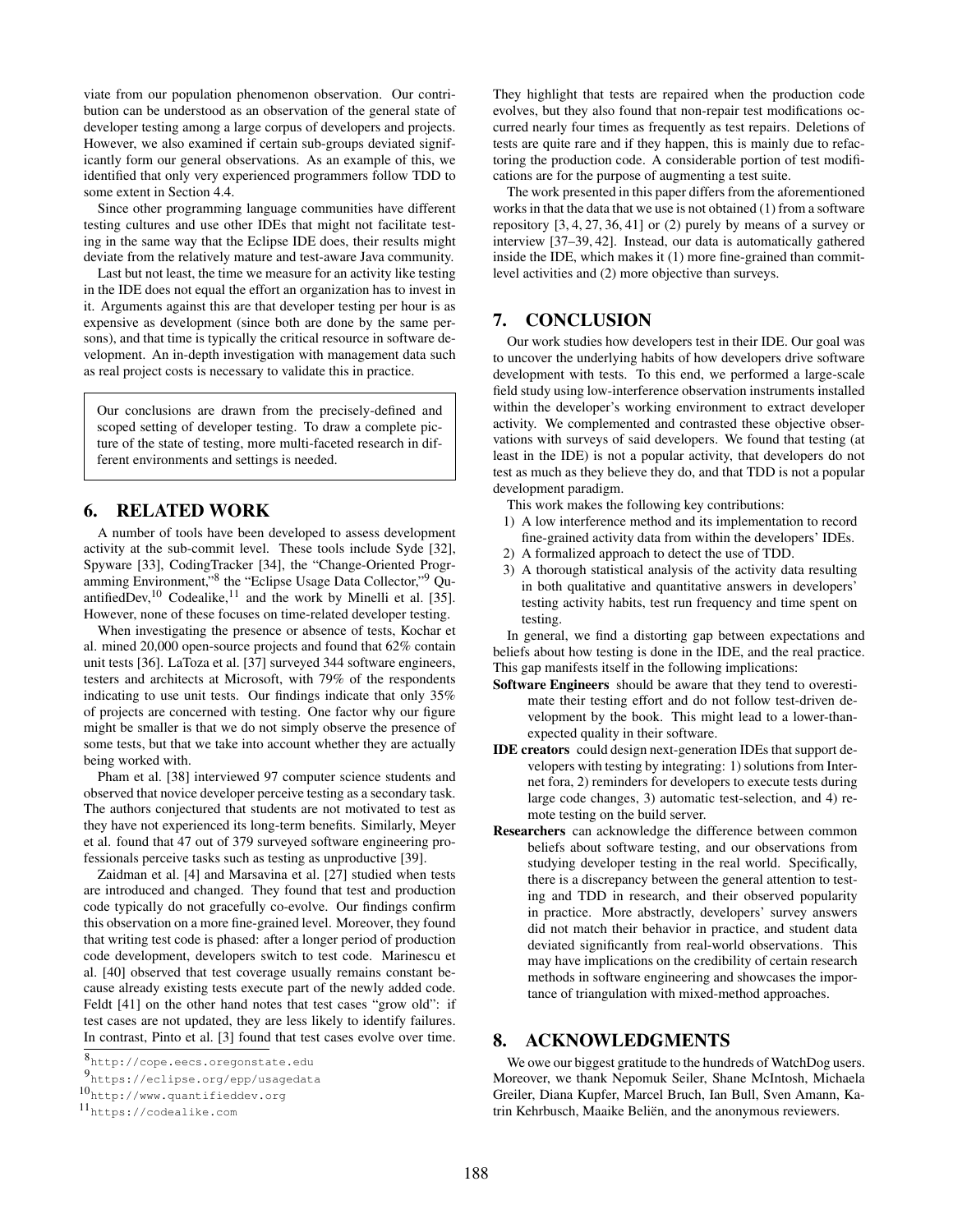# 9. REFERENCES

- <span id="page-11-0"></span>[1] P. Runeson, "A survey of unit testing practices," *IEEE Software*, vol. 23, no. 4, pp. 22–29, 2006.
- <span id="page-11-1"></span>[2] A. Begel and T. Zimmermann, "Analyze this! 145 questions for data scientists in software engineering," in *Proceedings of the International Conference on Software Engineering (ICSE)*, pp. 12–13, ACM, 2014.
- <span id="page-11-2"></span>[3] L. S. Pinto, S. Sinha, and A. Orso, "Understanding myths and realities of test-suite evolution," in *Proceedings of the Symposium on the Foundations of Software Engineering (FSE)*, pp. 33:1–33:11, ACM, 2012.
- <span id="page-11-3"></span>[4] A. Zaidman, B. Van Rompaey, A. van Deursen, and S. Demeyer, "Studying the co-evolution of production and test code in open source and industrial developer test processes through repository mining," *Empirical Software Engineering*, vol. 16, no. 3, pp. 325–364, 2011.
- <span id="page-11-4"></span>[5] A. Bertolino, "Software testing research: Achievements, challenges, dreams," in *Proceedings of the International Conference on Software Engineering (ISCE), Workshop on the Future of Software Engineering (FOSE)*, pp. 85–103, 2007.
- <span id="page-11-5"></span>[6] F. Brooks, *The mythical man-month*. Addison-Wesley, 1975.
- <span id="page-11-6"></span>[7] G. Meszaros, *xUnit Test Patterns: Refactoring Test Code*. Addison-Wesley, 2007.
- <span id="page-11-7"></span>[8] R. L. Glass, R. Collard, A. Bertolino, J. Bach, and C. Kaner, "Software testing and industry needs," *IEEE Software*, vol. 23, no. 4, pp. 55–57, 2006.
- [9] A. Bertolino, "The (im)maturity level of software testing," *SIGSOFT Softw. Eng. Notes*, vol. 29, pp. 1–4, Sept. 2004.
- <span id="page-11-8"></span>[10] J. Rooksby, M. Rouncefield, and I. Sommerville, "Testing in the wild: The social and organisational dimensions of real world practice," *Comput. Supported Coop. Work*, vol. 18, pp. 559–580, Dec. 2009.
- <span id="page-11-9"></span>[11] P. Runeson, M. Host, A. Rainer, and B. Regnell, *Case Study Research in Software Engineering: Guidelines and Examples*. Wiley, 2012.
- <span id="page-11-10"></span>[12] M. Beller, G. Gousios, and A. Zaidman, "How (much) do developers test?," in *Proceedings of the 37th International Conference on Software Engineering (ICSE), NIER Track*, pp. 559–562, IEEE, 2015.
- <span id="page-11-11"></span>[13] P. Muntean, C. Eckert, and A. Ibing, "Context-sensitive detection of information exposure bugs with symbolic execution," in *Proceedings of the International Workshop on Innovative Software Development Methodologies and Practices (InnoSWDev)*, pp. 84–93, ACM, 2014.
- <span id="page-11-12"></span>[14] S. S. Shapiro and M. B. Wilk, "An analysis of variance test for normality (complete samples)," *Biometrika*, vol. 52, no. 3-4, pp. 591–611, 1965.
- <span id="page-11-13"></span>[15] J. L. Devore and N. Farnum, *Applied Statistics for Engineers and Scientists*. Duxbury, 1999.
- <span id="page-11-14"></span>[16] W. G. Hopkins, *A new view of statistics*. 1997. <http://newstatsi.org>, Accessed 16 March 2015.
- <span id="page-11-15"></span>[17] V. I. Levenshtein, "Binary codes capable of correcting deletions, insertions, and reversals," in *Soviet physics doklady*, vol. 10, pp. 707–710, 1966.
- <span id="page-11-16"></span>[18] J. C. Munson and S. G. Elbaum, "Code churn: A measure for estimating the impact of code change," in *Proceedings of the International Conference on Software Maintenance (ICSM)*, p. 24, IEEE, 1998.
- <span id="page-11-17"></span>[19] K. Beck, *Test Driven Development – by Example*. Addison Wesley, 2003.
- <span id="page-11-18"></span>[20] H. Munir, K. Wnuk, K. Petersen, and M. Moayyed, "An experimental evaluation of test driven development vs. test-last development with industry professionals," in *Proceedings of the International Conference on Evaluation and Assessment in Software Engineering (EASE)*, pp. 50:1–50:10, ACM, 2014.
- <span id="page-11-19"></span>[21] Y. Rafique and V. B. Misic, "The effects of test-driven development on external quality and productivity: A meta-analysis," *IEEE Transactions on Software Engineering*, vol. 39, no. 6, pp. 835–856, 2013.
- <span id="page-11-20"></span>[22] J. E. Hopcroft, R. Motwani, and J. D. Ullman, *Introduction to Automata theory, languages, and computation*. Prentice Hall, 2007.
- <span id="page-11-21"></span>[23] G. Rothermel and S. Elbaum, "Putting your best tests forward," *IEEE Software*, vol. 20, pp. 74–77, Sept 2003.
- <span id="page-11-22"></span>[24] A. Patterson, M. Kölling, and J. Rosenberg, "Introducing unit testing with BlueJ," *ACM SIGCSE Bulletin*, vol. 35, pp. 11–15, June 2003.
- <span id="page-11-23"></span>[25] M. Beller, A. Bacchelli, A. Zaidman, and E. Juergens, "Modern code reviews in open-source projects: which problems do they fix?," in *Proceedings of the Working Conference on Mining Software Repositories (MSR)*, pp. 202–211, ACM, 2014.
- <span id="page-11-24"></span>[26] E. Derby, D. Larsen, and K. Schwaber, *Agile retrospectives: Making good teams great*. Pragmatic Bookshelf, 2006.
- <span id="page-11-25"></span>[27] C. Marsavina, D. Romano, and A. Zaidman, "Studying fine-grained co-evolution patterns of production and test code," in *Proceedings International Working Conference on Source Code Analysis and Manipulation (SCAM)*, pp. 195–204, IEEE, 2014.
- <span id="page-11-26"></span>[28] M. Gligoric, S. Negara, O. Legunsen, and D. Marinov, "An empirical evaluation and comparison of manual and automated test selection," in *Proceedings of the 29th ACM/IEEE international conference on Automated software engineering*, pp. 361–372, ACM, 2014.
- <span id="page-11-27"></span>[29] L. Ponzanelli, G. Bavota, M. Di Penta, R. Oliveto, and M. Lanza, "Mining stackoverflow to turn the ide into a self-confident programming prompter," in *Proceedings of the Working Conference on Mining Software Repositories (MSR)*, pp. 102–111, ACM, 2014.
- <span id="page-11-28"></span>[30] A. Clauset, C. R. Shalizi, and M. E. Newman, "Power-law distributions in empirical data," *SIAM review*, vol. 51, no. 4, pp. 661–703, 2009.
- <span id="page-11-29"></span>[31] J. G. Adair, "The Hawthorne effect: A reconsideration of the methodological artifact.," *Journal of applied psychology*, vol. 69, no. 2, pp. 334–345, 1984.
- <span id="page-11-30"></span>[32] L. Hattori and M. Lanza, "Syde: a tool for collaborative software development," in *Proceedings of the International Conference on Software Engineering (ICSE)*, pp. 235–238, ACM, 2010.
- <span id="page-11-31"></span>[33] R. Robbes and M. Lanza, "Spyware: a change-aware development toolset," in *Proceedings of the International Conference on Software Engineering (ICSE)*, pp. 847–850, ACM, 2008.
- <span id="page-11-32"></span>[34] S. Negara, N. Chen, M. Vakilian, R. E. Johnson, and D. Dig, "A comparative study of manual and automated refactorings," in *Proceedings of the 27th European Conference on Object-Oriented Programming*, 2013.
- <span id="page-11-33"></span>[35] R. Minelli, A. Mocci, M. Lanza, and L. Baracchi, "Visualizing developer interactions," in *Proceedings of the Working Conference on Software Visualization (VISSOFT)*, pp. 147–156, IEEE, 2014.